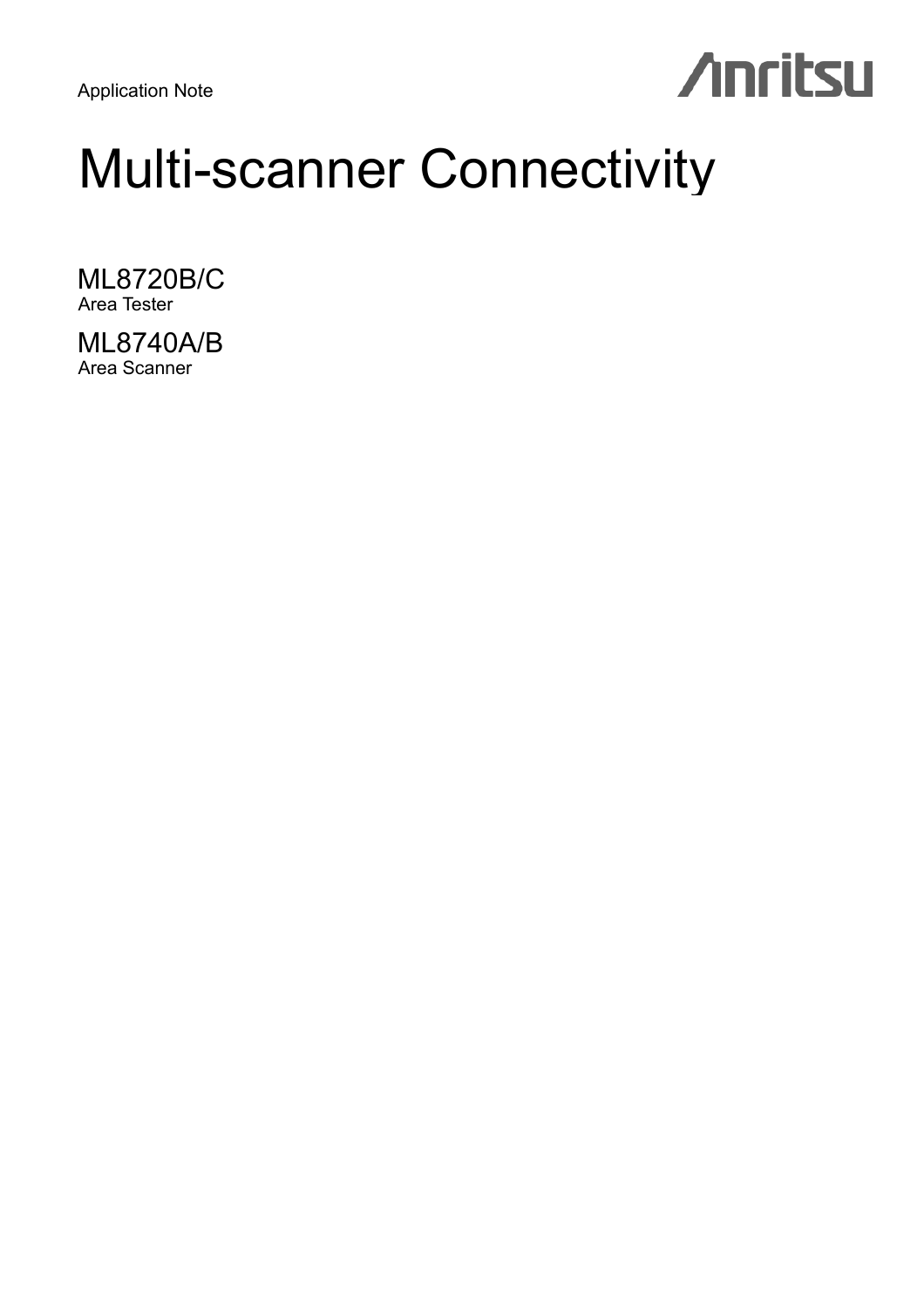## **Multi-scanner Connectivity—Application Note**

This application note explains how to connect multiple ML8740A/B or ML8720B/C units using Drive Test Tool.

Up to four ML8740A/B or ML8720B/C units can be connected to one PC unit. However, the number of ML8740A/B or ML8720B/C units that can be controlled depends on Drive Test Tool, so check your Drive Test Tool specifications.

The ML8740A/B and PC are connected via USB. If the PC has insufficient USB ports, a USB hub can be used.



Multi-carrier data can be obtained simultaneously by using as many ML8720B/C units as necessary if the PC has sufficient processing power and software support.

The ML8720B/C and PC are connected via RS-232C. If the PC has no RS-232C port, a USB to RS-232C converter (eg. 551-1691) can be used.

\*However, the number of units that can be connected may be restricted, depending on the type of the USB to RS-232 converter and the USB hub.